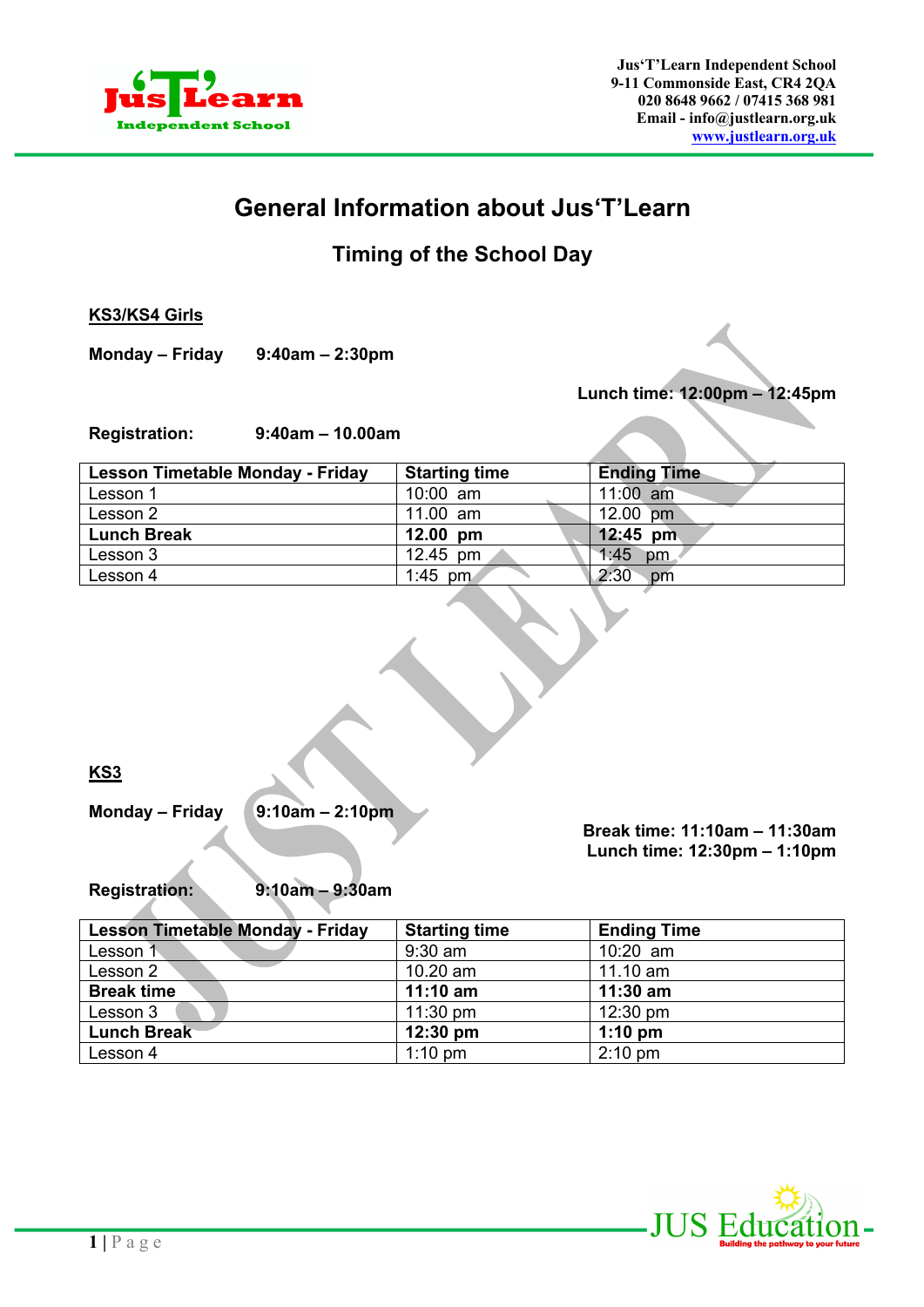

**KS4**

**Monday – Friday 9:10am – 3:00pm**

# **Break time: 11:10am – 11:30am**

 **Lunch time: 12:30pm – 1:10pm** 

**Registration: 9:10am – 9.30am** 

| Lesson Timetable Monday - Wednesday | <b>Starting time</b> | <b>Ending Time</b> |
|-------------------------------------|----------------------|--------------------|
| Lesson 1                            | 9:30 am              | $10.20$ am         |
| Lesson 2                            | 10.20 am             | $11.10$ am         |
| <b>Break time</b>                   | 11:10am              | 11:30am            |
| Lesson 3                            | 11.30 am             | 12.30 pm           |
| <b>Lunch Break</b>                  | $12:30$ pm           | 1:10<br>pm         |
| Lesson 4                            | 1.10<br>pm           | 2.10<br>pm         |
| Lesson 5                            | 2:10<br>pm           | 3:00<br>pm         |

## **KS4 - EAL**

**Monday – Friday 10:20am – 3:00pm**

**Break time: 11:10am – 11:30am**

 **Lunch time: 12:30pm – 1:10pm** 

 $\mathcal{L}$ 

**Registration: 9:50am – 10.20am** 

| Lesson Timetable Monday - Wednesday | <b>Starting time</b> | <b>Ending Time</b> |
|-------------------------------------|----------------------|--------------------|
| Lesson                              | 10:20 am             | $11:10$ am         |
| <b>Break time</b>                   | 11:10am              | 11:30am            |
| Lesson 2                            | 11.30 am             | 12.30 pm           |
| <b>Lunch Break</b>                  | $12:30$ pm           | 1:10<br>pm         |
| Lesson 3                            | 1.10<br>pm           | 2.10<br>pm         |
| Lesson 4                            | 2:10<br>pm           | 3:00<br>pm         |

**If a student chooses not to complete their work, they will be expected to stay behind at either break time; lunch time or after school in order for it to be completed. (Refer to section "Detention").**

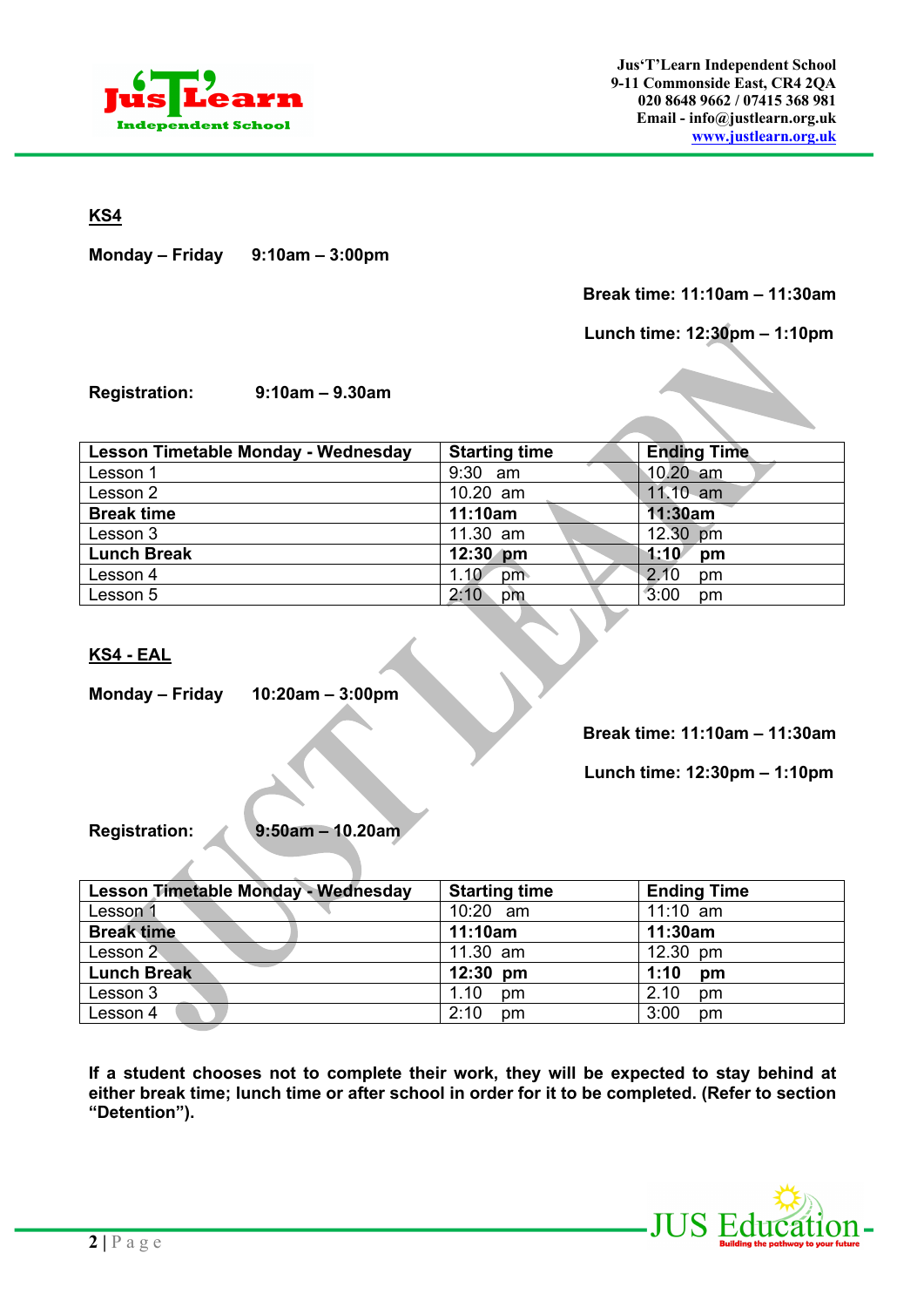

#### **The Vision**

At Jus'T'Learn we are committed to our central vision; Building the pathway to your future. Improving the performance and learning of our students. This is supported by two fundamental and central criteria upon which we shall seek to be judged:

- We will provide the learning experience that will enhance the progression of our students. This will be achieved by providing the learning experience for all our students that embraces the five areas of Every Child Matters through integrated educational pathways. This includes personalising learning; IMPACT learning; thinking and learning profiles.
- We will successfully move our students onto the next appropriate step regardless of their ability.

There are three fundamental non-negotiable starting points. We believe that all students and staff at Jus'T'Learn should:

- work in a learning environment that is free from harm and discrimination of all kinds
- work in an environment that is safe at all times
- work in an environment where everyone is treated with respect.

#### **Jus'T'Learn**

Welcome to Jus'T'Learn Independent School, where together we want to support and become the recognised Alternative Provision School for all your learner needs. We will work together with our local schools in order to understand and fully support our partners.

As Head of School at Jus'T'Learn, I work with highly motivated and dedicated teachers who tailor their lessons to ensure a productive and enthusiastic experience in education is provided for our learners. All of our teachers are committed to the academic, social, athletic and artistic development of our students.

Jus'T'Learn offers students the opportunity to flourish, grow and learn. You now have the opportunity to appreciate the range of subjects and quality education we offer in our school and the caring commitment of all our faculty members.

Jus'T'Learn is working closely with schools and their Leaders to ensure that we provide the best education to our learners. Our ambition is our vision statement and I am confident that we will exceed this.

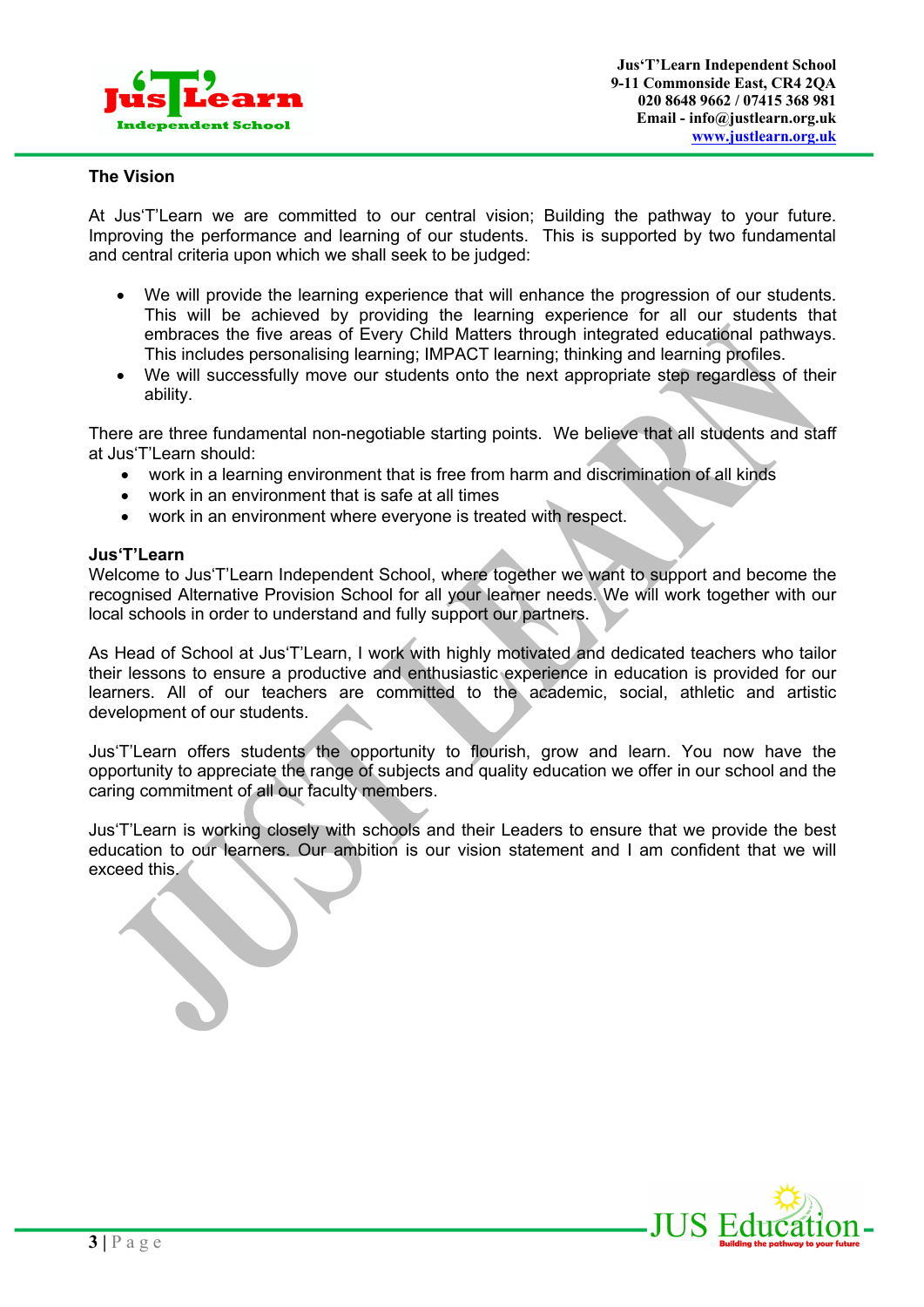

# **Board of Trustees Statement**

Just Learn Independent School wishes to ensure that it has a robust governance structure and has instilled a Board of Trustees supported by SLT Members and Independent Personnel to support the running of the school.

#### **Chair: Mr Munier Jussab**

#### **Internal Trustees:**

Sandy Waugh (Educational Consultant) Shaila Osman (Head of School) Zarah Jussab-Gadatara (Finance Director) Samantha Mackenzie (DSL)

#### **Independent Trustees:**

Rosemarie Zaubzer Andrew Ridge Lorraine Raishbrook

## **The Curriculum**

Jus'T'Learn offers a curriculum that is broad and balanced and that reflects the National Curriculum. All students have the opportunity to achieve a GCSE or a Functional Skills qualification. We follow AQA, EDEXCEL, Cambridge and OCR exam boards and we are an accredited exam centre. Students in Year 10 can follow a two year course that leads to a GCSE. Year 11 students have the opportunity of taking GCSE's and/or follow a vocational programme of study.

Students also have the opportunity to access Individual Learning Programmes (ILP) and Personal Development Programmes (PDP), aimed at supporting students through bereavement and loss. Our Personal Contribution Curriculum allows students to become involved in, for example, the Student Council etc. Our students also have the opportunity to work with a Moving Forward in Life Mentor who provides 1-1 support and small group support, tailored to individual needs.

Our EAL students benefit from a differentiated programme which focus on improving their overall knowledge of English and also receive support to access the core subjects and also work towards a GCSE qualification or a Functional Skills qualification. We also have links with The Princes Trust and our EAL learners take part in a programme which enables them to work towards a qualification from the trust preparing them for their working life.

Our KS3 learners work towards an AQA Award on Work and Life Skills which is a programme designed to prepare KS3 learners for their working life by preparing for interviews, creating their CVs, learning how to create a business plan and how to manage their money.

#### **Absence from school**

If your child is absent from Jus'T'Learn please contact the school on 020 8648 9662 to inform us of his/her absence. When a student returns to school, they should bring a letter explaining their absence.

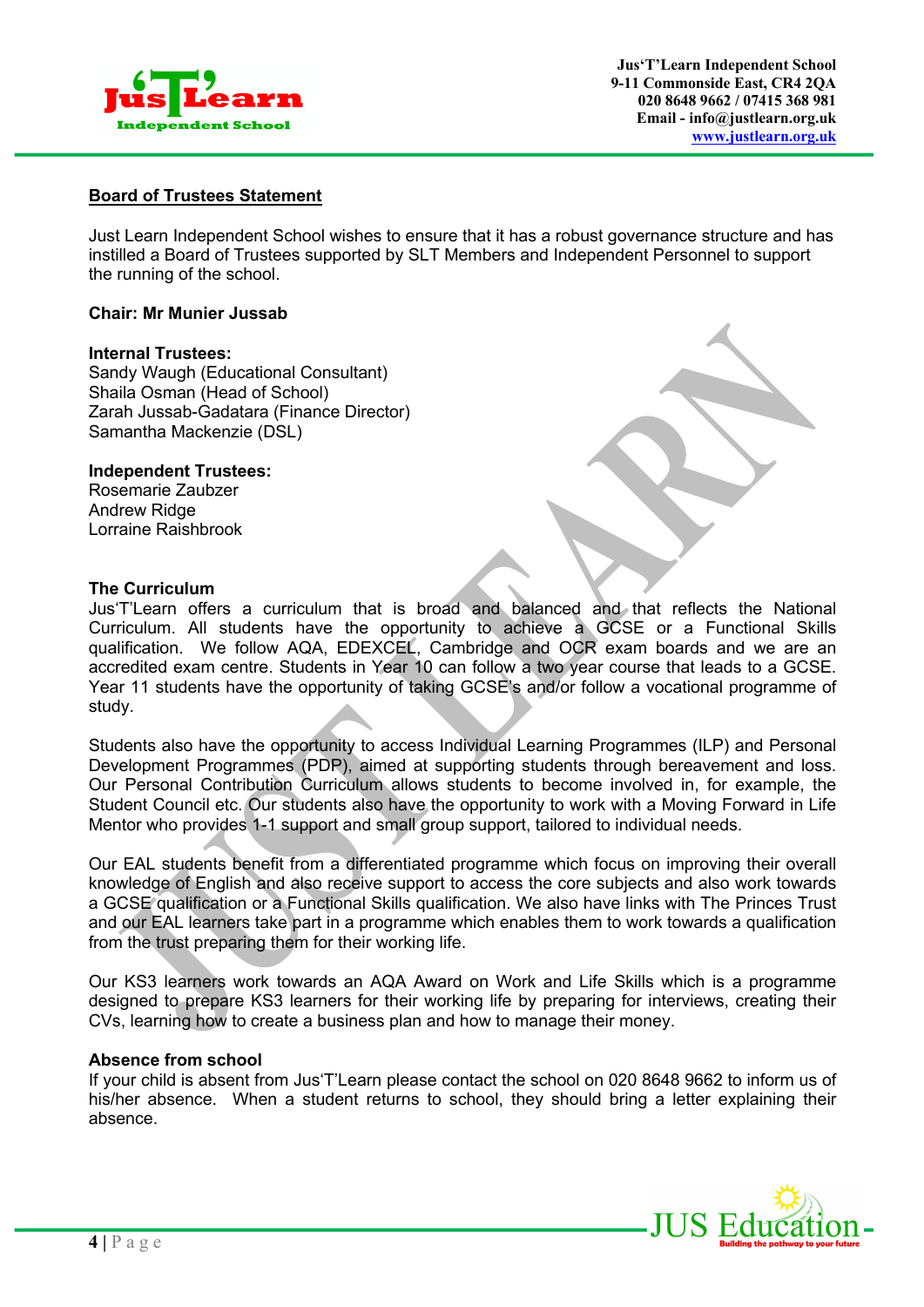

#### **Doctor, Dentist, Hospital etc.**

Where possible please make sure that appointments are not made during the school day. Students should bring in their appointment card as evidence of the appointment.

#### **Lateness**

If a student is late to school either morning or afternoon they will be kept in at the end of the day in order to "catch-up" on the work they missed. He/she should report to the Main Office, sign in and obtain a late slip, which should be taken to the lesson and given to the teacher.

#### **Parents/Guardians contacting students during the school day**

Should you have an emergency at home or need to give your child an important message, please contact the Main School Office on the telephone number 020 8648 9662. We ask parents/guardians not to contact their child directly or via text or mobile phone. (Please refer to section regarding Mobile Phones, ipods etc.)

#### **Uniforms**

All students who attend Jus'T'Learn are expected to wear the Jus'T'Learn school uniform.

#### **The Jus'T'Learn uniform is as follows:**

- Black jumper with the Jus'T'Learn logo.
- Plain black full length trousers/knee length skirt/plain black jogging bottoms
- A white polo shirt with the Just' Learn logo.
- Black shoes or black trainers
- **During P.E** students are permitted to wear only sportswear (No jeans).

#### **NOT Acceptable:**

- Shorts of any type, shorts worn with tight or leggings, jumpsuits, miniskirts and very lowwaist trousers, cut-off jeans and calf length trousers.
- Low cut tops and all types of vest tops.
- Wearing of any non-religious headwear/hats/caps/scarves/hoods in the building.
- Footwear; No sling- backs or flip- flops.
- No type of hooded tops.

Students who do not come to school in their uniform will be sent home and receive an unauthorised absence. Uniforms can be purchased at the school office.

#### **Bicycles**

Bicycles are brought onto the site at the risk of the owner. Bicycles should be chained and locked by the student during school time. This is the responsibility of the student.

Bicycles should remain chained for the whole day, unless the student is following an individual time-table. Bicycles that are used during lesson and break times will be confiscated and held on the school premises until a responsible adult is able to collect it.

If a bicycle is damaged or stolen Jus'T'Learn will accept no responsibility.

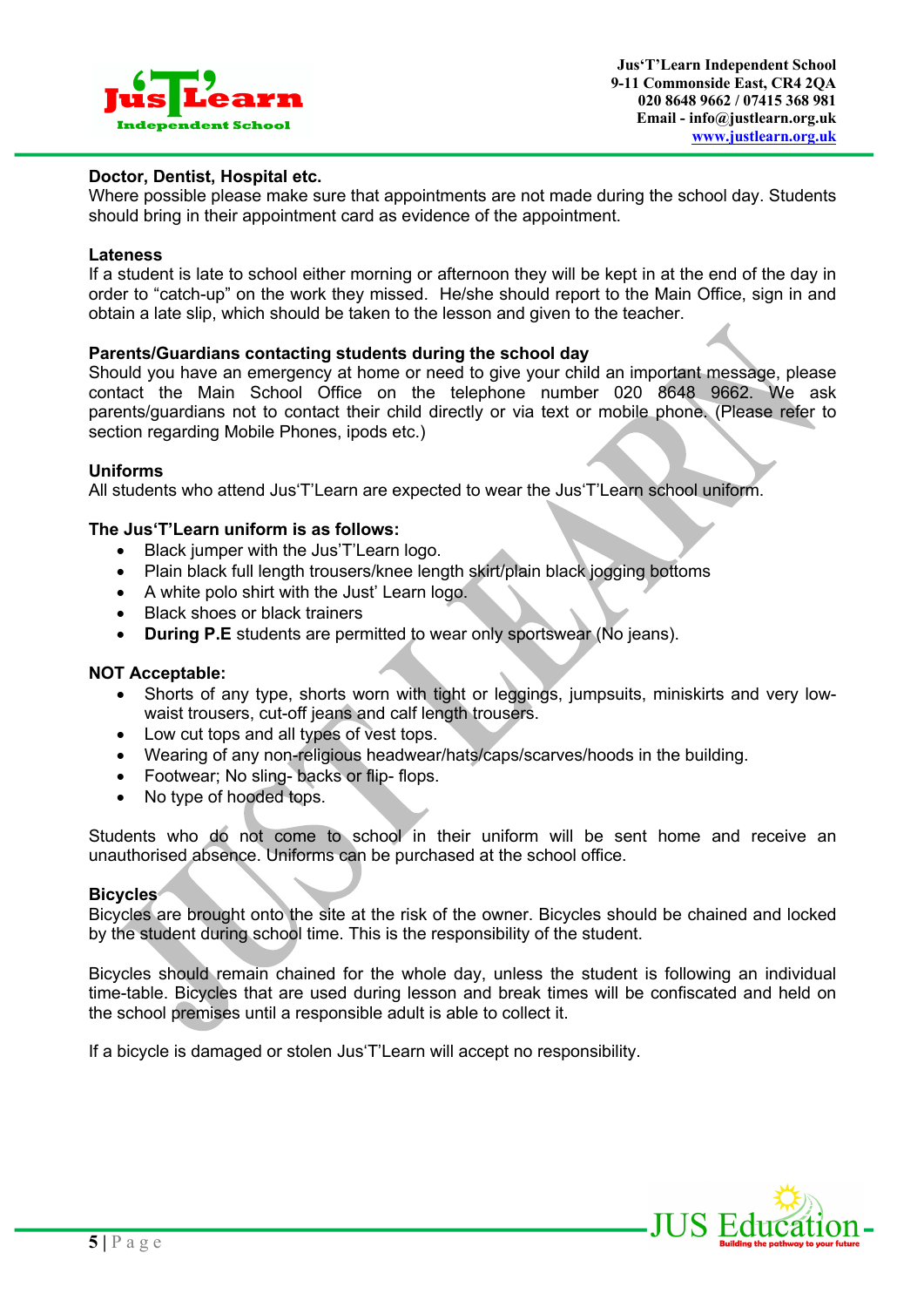

#### **Smoking**

**The London Borough Merton is a no smoking authority. Students are not allowed to smoke anywhere on the school Site. This includes E-Cigarettes.** Students are also not allowed to smoke whilst participating in off-site visits. Any students caught will be given a warning if they are caught for a second time they will receive a two day fixed term exclusion from the school.

#### **Valuables**

Jus'T'Learn does not encourage valuables to be brought into the school. Jus'T'Learn will not accept any responsibility for theft or damage of any valuables brought to the school. Students should **not** expect valuables, coats, bags etc. to be left in the reception office.

#### **School Breaks / Lunch**

All students are expected to stay on site at breaktime/lunchtime. Year 11 students are allowed offsite during lunchtime only if written permission has been given by parent/carer. Whilst off site the student becomes the responsibility of the parent/carer.

Students can bring a packed lunch or they can order a school dinner. **The cost of a school dinner is currently £2.50 per dinner.** If a student is entitled to a free school meal we will have been notified and we then arrange for your son/daughter to have school dinners. Further information regarding these dinners and menus can be obtained from the Main Office.

#### **Students who choose to leave school site without permission will be recorded as post registration truancy.**

#### **Jewellery**

Jewellery should be kept to a minimum. Earrings should be studs or small hoops. Large earrings are not acceptable, as they pose a health and safety risk. Should a student persist in wearing unsuitable/unsafe jewellery it will be confiscated and placed into the safe for collection by a family member/guardian.

#### **Mobile Phones, iPod, MP3 players etc.**

Jus'T'Learn will not accept any responsibility for theft or damage of/to the above equipment.

Mobile phones, IPod, IPad, MP3 players etc. are not to be used during lessons. All Mobile phones should be given into reception at the beginning of the day, mobile phones will be returned back at the end of the school day. Should the student choose not to comply with this request it will be confiscated and placed in the school safe to be returned on the next school day. Parents/Guardians will be notified. Should a student refuse to comply with the above appropriate sanctions will be taken according to Jus'T'Learn's Learning/ behaviour policy.

Should there be persistent abuse of our mobile phone and electrical equipment policy, the students' property will be confiscated for one week and handed to the appropriate inclusion manager who is not sited at the school. Parents/Guardians will be notified.

In some circumstances, it may be reasonable for a member of staff to ask a student to reveal a text message for the purpose of establishing whether cyber bullying has occurred.

#### **Detention**

Detention is a sanction used by Jus'T'Learn at the end of the school day, at break time, lunch time or at the end of the student's day, should they be following an Individual Time Table. Detention will be used should a student chooses not to complete the work set during the course of the school day; be involved in an investigation of an incident; assisting staff in

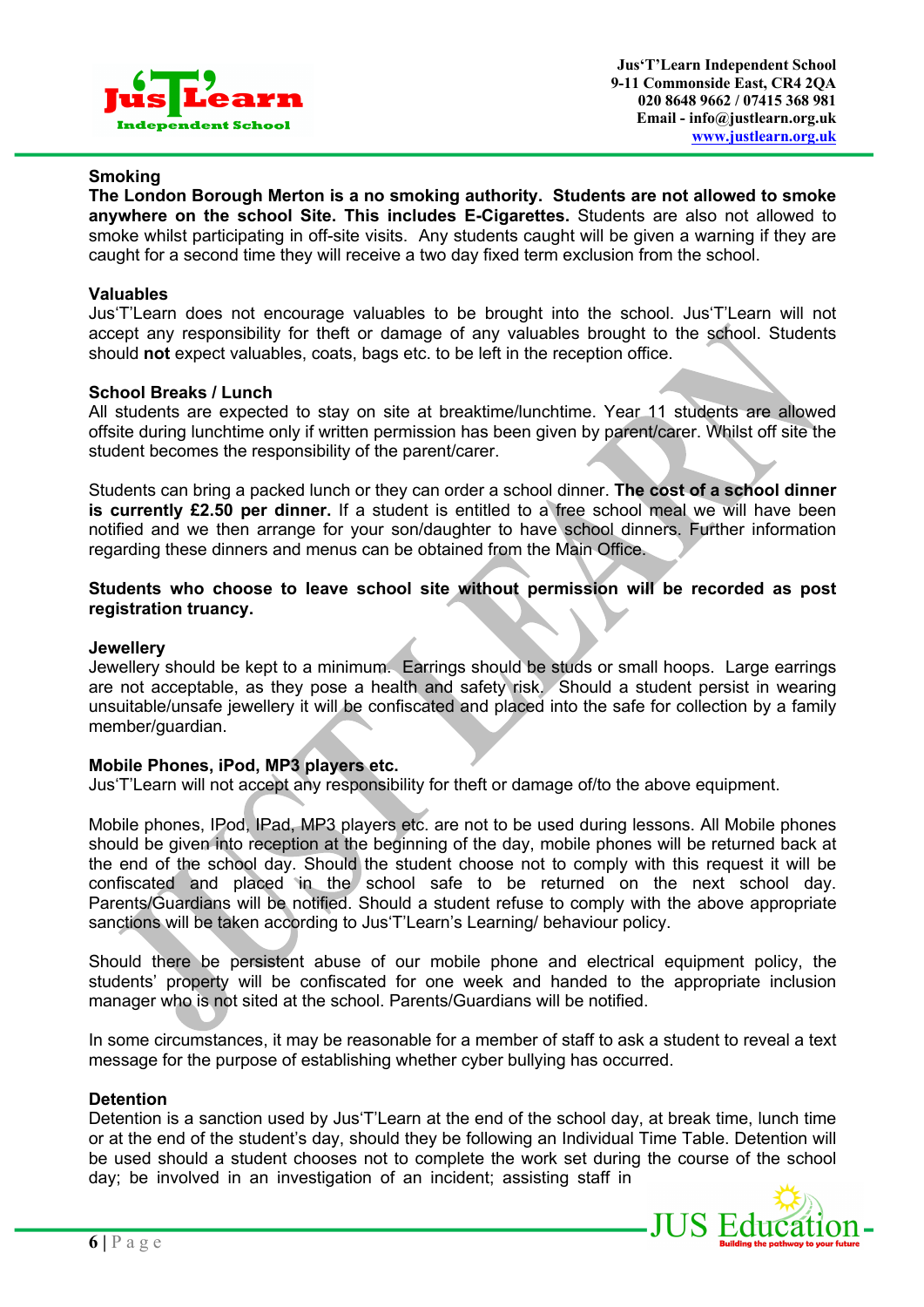

preparation tasks which do not raise any health and safety issues; child protection issues; assisting staff to prepare work or classroom display etc.. Parents/Guardians will be contacted on the day of the detention giving the reason and the duration of the detention.

Detention will also be given if a student is late without a reason or a call from parents in the mornings or if they arrive late after lunch.

#### **Confiscation (including retention and disposal) of inappropriate items**

Confiscation (including retention and disposal) of inappropriate items may be necessary in maintaining an environment conducive to learning which safeguards the rights of other students to be educated. This includes items that:

- Pose a threat to the good order for learning such as mobile phone, ipods, MP3 players cigarettes, lighters, matches
- Pose a threat to others e.g. a laser pen being used to distract students and possibly harm other students and staff
- are against school dress code rules such as a refusal to remove inappropriate headwear
- Poses a health and safety threat such as large earrings, large ornate rings etc.
- Any item that can be used as an offensive weapon
- Are counter to the ethos of Jus'T'Learn such as materials which might cause tension between one community and another
- Are illegal for a student to have such as racist or pornographic material

Most confiscated items will be returned to the student directly or to a family member/guardian. There may be occasions however when items will not be returned to the student and will be disposed by Jus'T'Learn. For example: an unlawful or hazardous substance; alcohol etc.

#### **Searching Students**

The provision in the Violent Reduction Act 2006, inserted in the Education Act 1996, makes it lawful for designated school staff to search suspected students.

The member of staff searching the student will be the same sex as the student. The only time that a student may be searched by a member of staff who is the opposite sex, is when the member of staff believes that there is a risk that serious harm will be caused to a person if they do not conduct the search immediately and where it is not reasonably practicable to summon another member of staff.

If the student has **given** consent the designated staff member can search for any item.

If the student has **not given** consent they can be still searched for the following:

- Knives or weapons, alcohol, illegal drugs and stolen items
- Tobacco and cigarette papers, fireworks and pornographic images
- Any article that the member of staff reasonably suspects has been, or is likely to be, used to commit an offence, or to cause personal injury to, or damage to property.

Students may also be asked to turn out their pockets or hand over an item that is causing disruption. Jus'T'Learn might use its legal power to discipline if the student unreasonably refuses to co-operate.

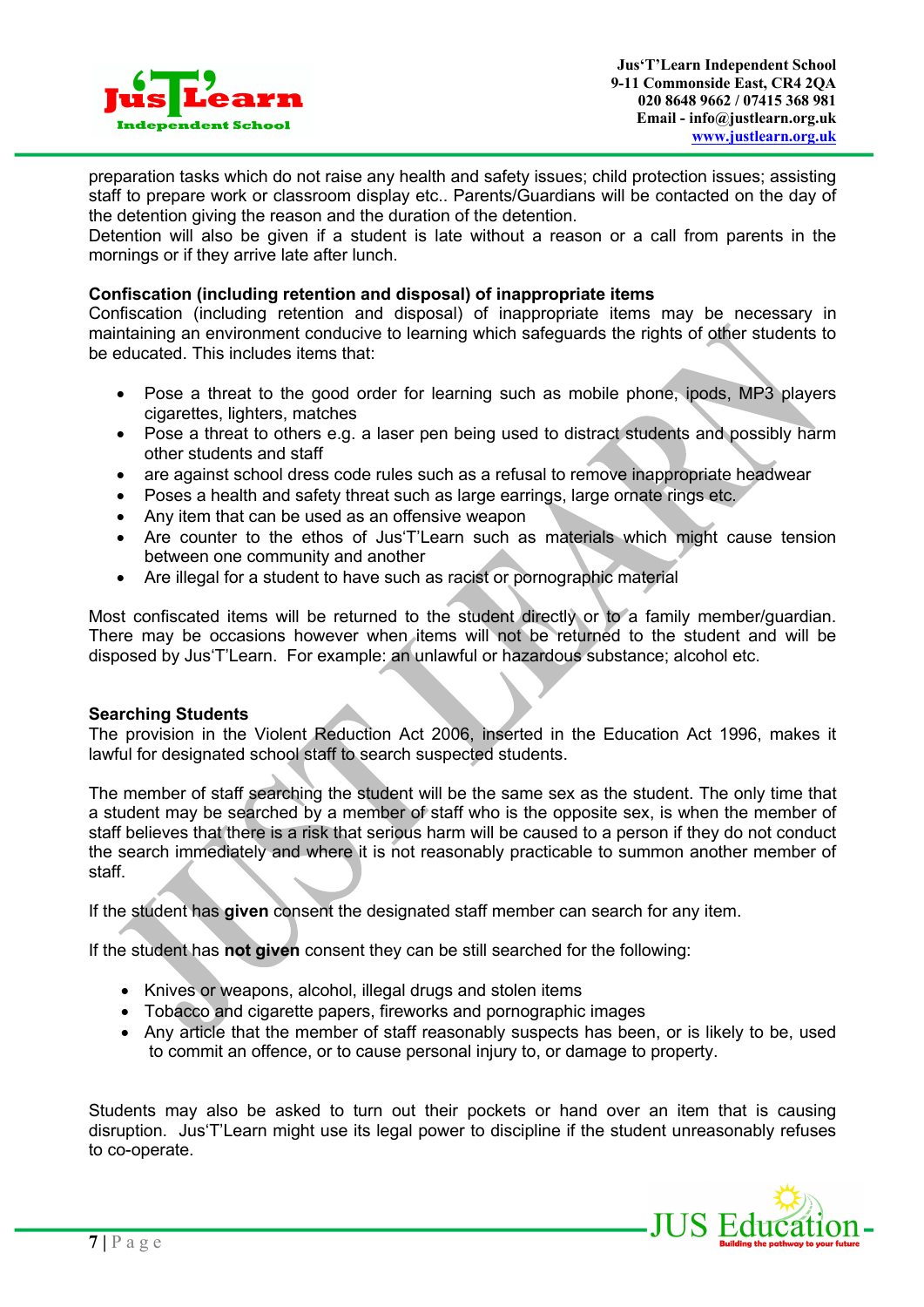

Searches without consent can only be carried out on the school premises or if elsewhere, where the member of staff has lawful control or charge of the pupil, for example on school trips in England or in training settings.

CCTV footage may be used to decide as to whether a search may be conducted.

Members of staff can use such force as is reasonable given the circumstances when conducting a search for knifes or weapons, alcohol, illegal drugs, stolen items, tobacco and cigarette papers, fireworks, pornographic images or articles that have been or could be used to commit an offence or cause harm.

#### **Screening Students**

Students may be asked to undergo screening by a walk through or hand held metal detector even if they do not suspect them of a having a weapon without consent. Any member of school staff can screen students.

If a student refuses to be screened, the school may refuse to have the student on the premises. Health and safety legislation requires the school to be managed in a way which does not expose students or staff to risks to their health and safety and this would include making reasonable rules as a condition of admittance.

#### **Involvement with the Police**

Any student causing damage to Jus'T'Learn property will be considered to be causing criminal damage and may be reported to the Police. Police involvement will also be considered if a student assaults a member of staff or another student or if it is felt necessary to search a student for e.g. illegal drugs, stolen property etc.

Any deliberate damage to property will be treated as criminal damage. This could result in the student(s) being charged with Criminal Damage. Any student involved could also be asked to meet with Jus'T'Learn's Management Team and explain their actions. The consequences of this could be that their education at Jus'T'Learn is terminated.

If a Parent/Carer verbally or in writing agrees to pay for the damage caused by their Child then further action may not be considered by the school. If however, an agreement (verbal or written) to pay has not been met by the Parent/Carer the school will follow civil action which may include the use of a debt collection agency to recover funds.

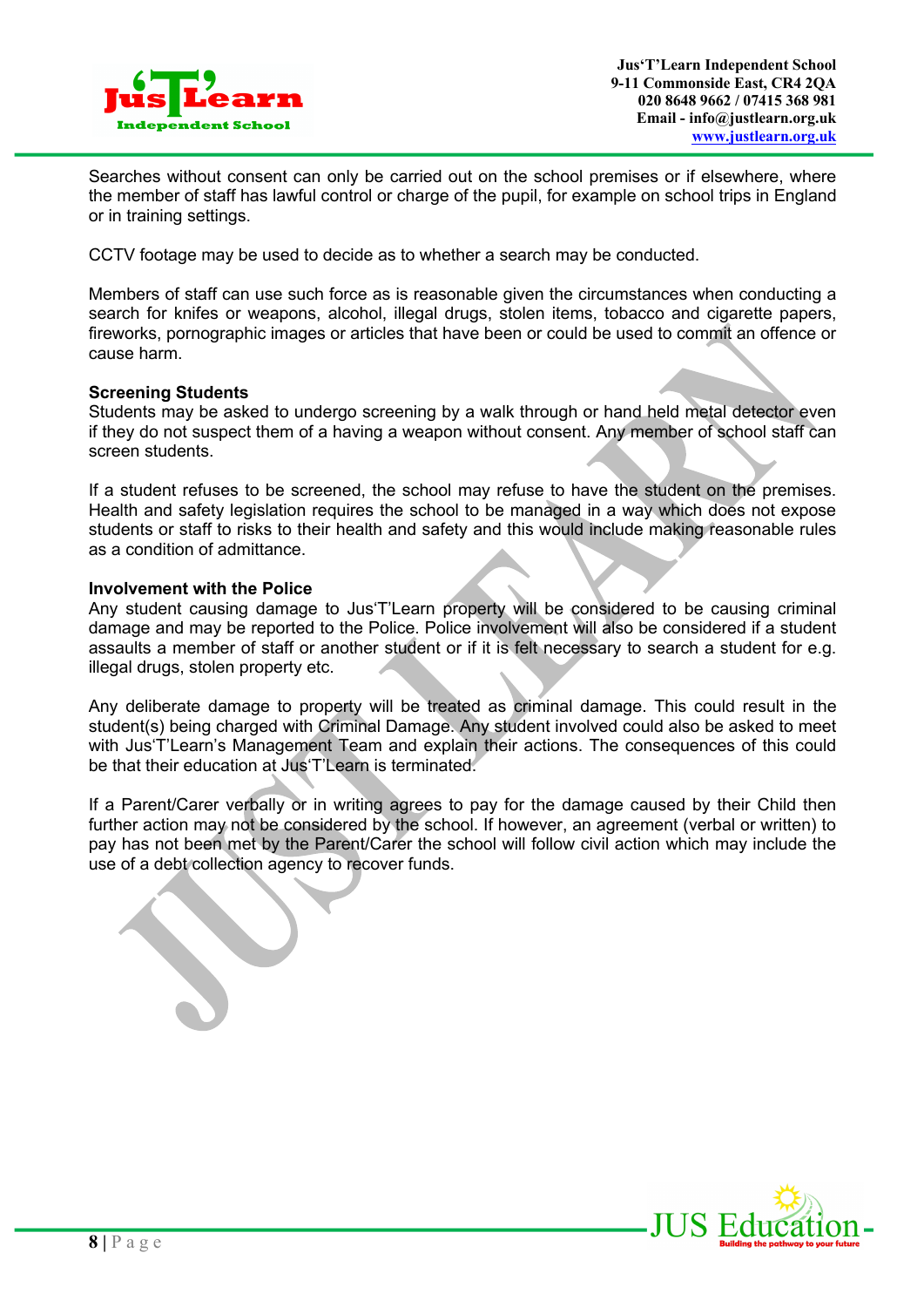

#### **Behaviour**

We believe that the promotion of positive behaviour underpins our school's caring and supportive environment, it is also necessary to set out how we will deal with minor and major indiscipline. Both staff and students need to know that there is a clearly understood framework which establishes a procedure for managing discipline in the school.

The school lives under the same umbrella of agreed and commonly held values.

#### **Summarised Behaviour Policy**

Jus'T'Learn is committed to providing an effective learning environment that aims to:

- Maximise every learning opportunity and minimise unwanted behaviour, in order to enable students to become effective learners
- Acknowledge sustained and improved personal/academic achievement
- Promote self-reflection and individual responsibility.
- Reward individual effort produced over and above Jus'T'Learn ethos for example; through the use of appropriate praise, effective learning stickers, work on display, educational trips connected to the curriculum

Jus'T'Learn's behaviour policy is discussed on admission and communicates clear learning behaviour guidelines to all pupils and parents/guardians.

In order for this to happen the rights of staff, visitors and students are acknowledged these are:

- to be listened to
- to be treated with respect
- to be treated fairly and consistently
- to work and learn without unnecessary interruption
- to feel supported

Students who attend Jus'T'Learn will all have emotional, social or medical needs. A core function of Jus'T'Learn is to reduce the impact of a situation on the student's emotional, social and educational vulnerability to enable each student to learn strategies in order that they can move on.

This will be achieved by:

- Working with the student, families, other statutory and voluntary agencies, through their planning and review mechanisms and the pupils own IEP and reintegration reviews
- Providing a curriculum which includes the teaching of effective learning behaviours, life skills and emotional intelligence

Bullying, racism or sexism of any kind is totally unacceptable, will not be tolerated and action will be taken.